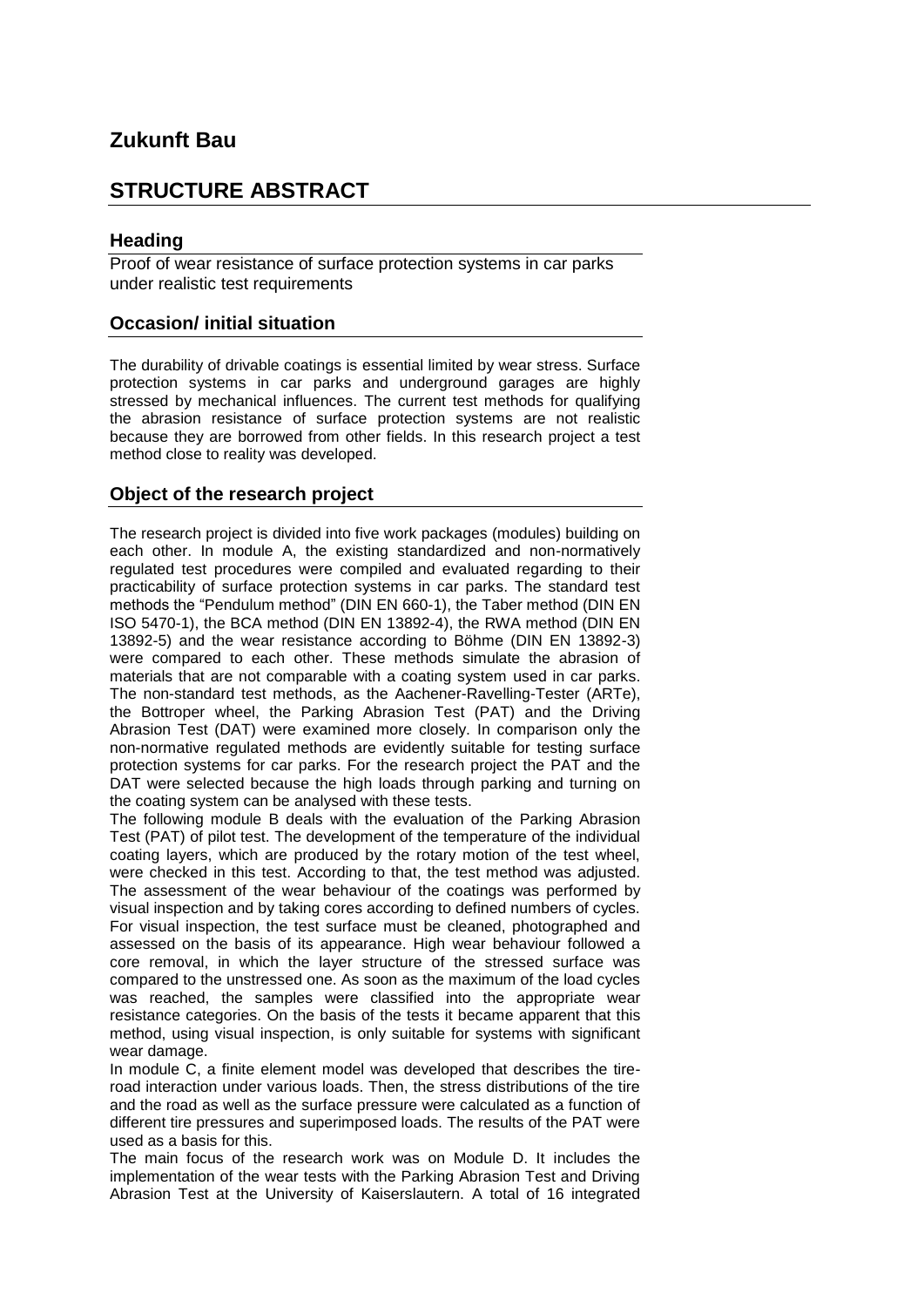systems (OS 8, OS 11a and OS 11b as well as OS 10 and OS 13) of five different manufacturers were tested. The evaluation was performed, similar to module B, using visual inspection and drill cores. In addition, the wear was documented in a non-destructive way by a magnetic-inductive and a laserbased measurement method.

In module E, an investigation plan was developed from the results gathered so far, that should function as a standard template. The parameters as superimposed load, interval time and laboratory climate were determined. There were also compiled evaluation criteria for the evaluation and the classification of the damage categories to ensure better comparability. The new developed testing bench will be a part of section 4 in "Guidelines for the Protection and Repair of Concrete Components" of the German committee of reinforced concrete which are currently being revised.

#### **Conclusion**

The aim of this research project was to develop a suitable realistic test method for abrasion testing of surface protection systems of parking decks and evaluate this with non-destructive measurement methods. In the test series, there were carried out two different test methods (PAT and DAT) and several measurement methods to determine the wear of the tested surface protection systems. The experiments showed that the tested systems have different wear resistances. A differentiation of coating thickness and laser scanning is possible. By combining the measurement methods the wear is well quantified and qualified.

#### **Key data**

Short title:

Proof of wear resistance of surface protection systems in car parks under realistic test requirements

Researcher / Project Management: Prof. Dr.-Ing. Wolfgang Breit (TU Kaiserslautern) Dipl.-Ing. Eva-Maria Ladner (TU Kaiserslautern) Dipl.-Ing. Jürgen Krams (Bilfinger Construction GmbH)

The research report was funded by the research initiative "Zukunft Bau" of the Federal Institute for Building, Urban Affairs and Spatial Development. (Reference number: SF – 10.08.18.7-11.26 / II 3 – F20-10-074) The author is in charge of the content.

Final costs: 174.850 €

Share federal grant: 95.750 €

Project Duration: 01.12.2011-01.10.2014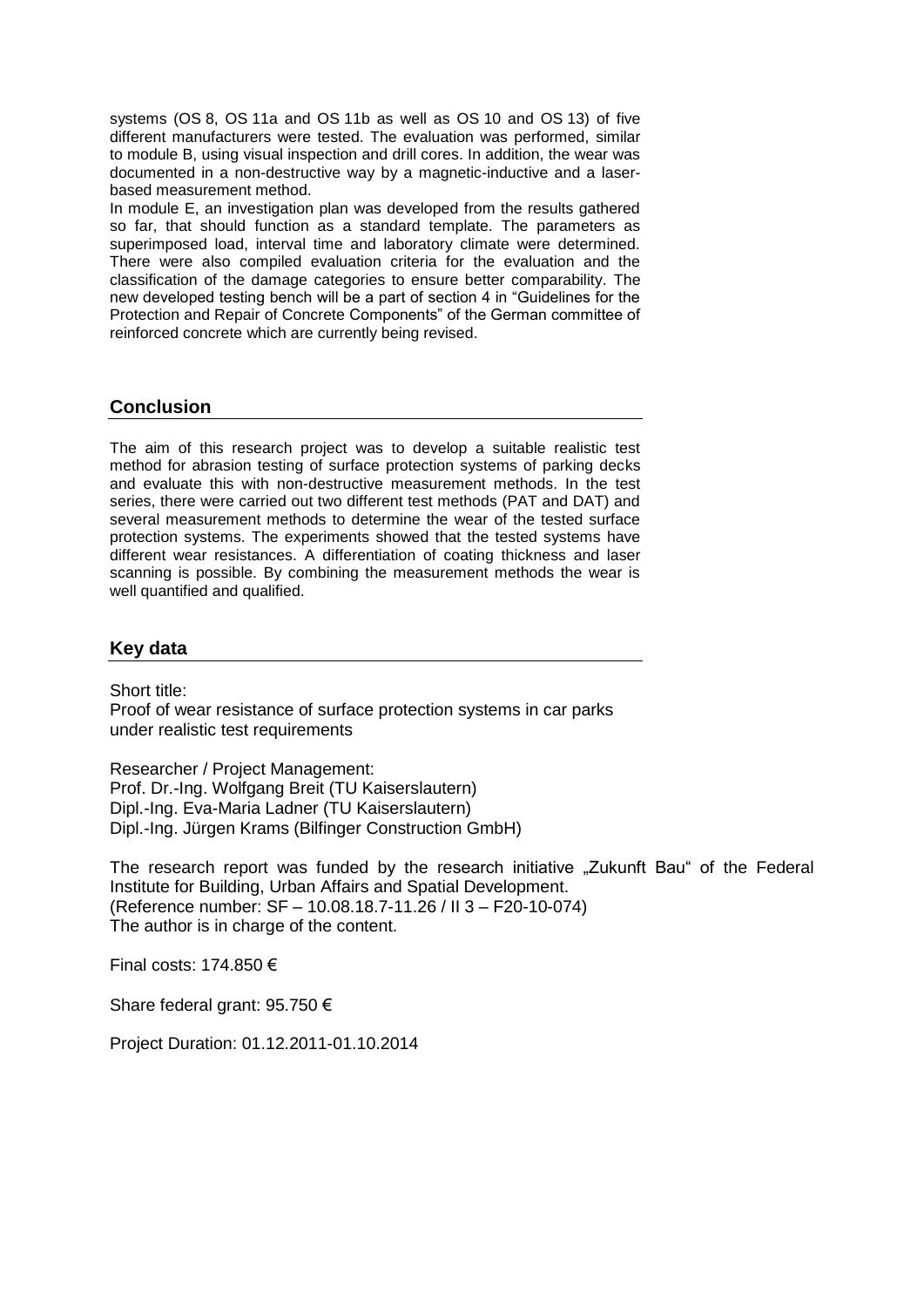# **Images:**



Image 1: Wear of surface protection systems in the range of ramps and curves in a car park



Image 2: Test bench Parking Abrasion Test (PAT)